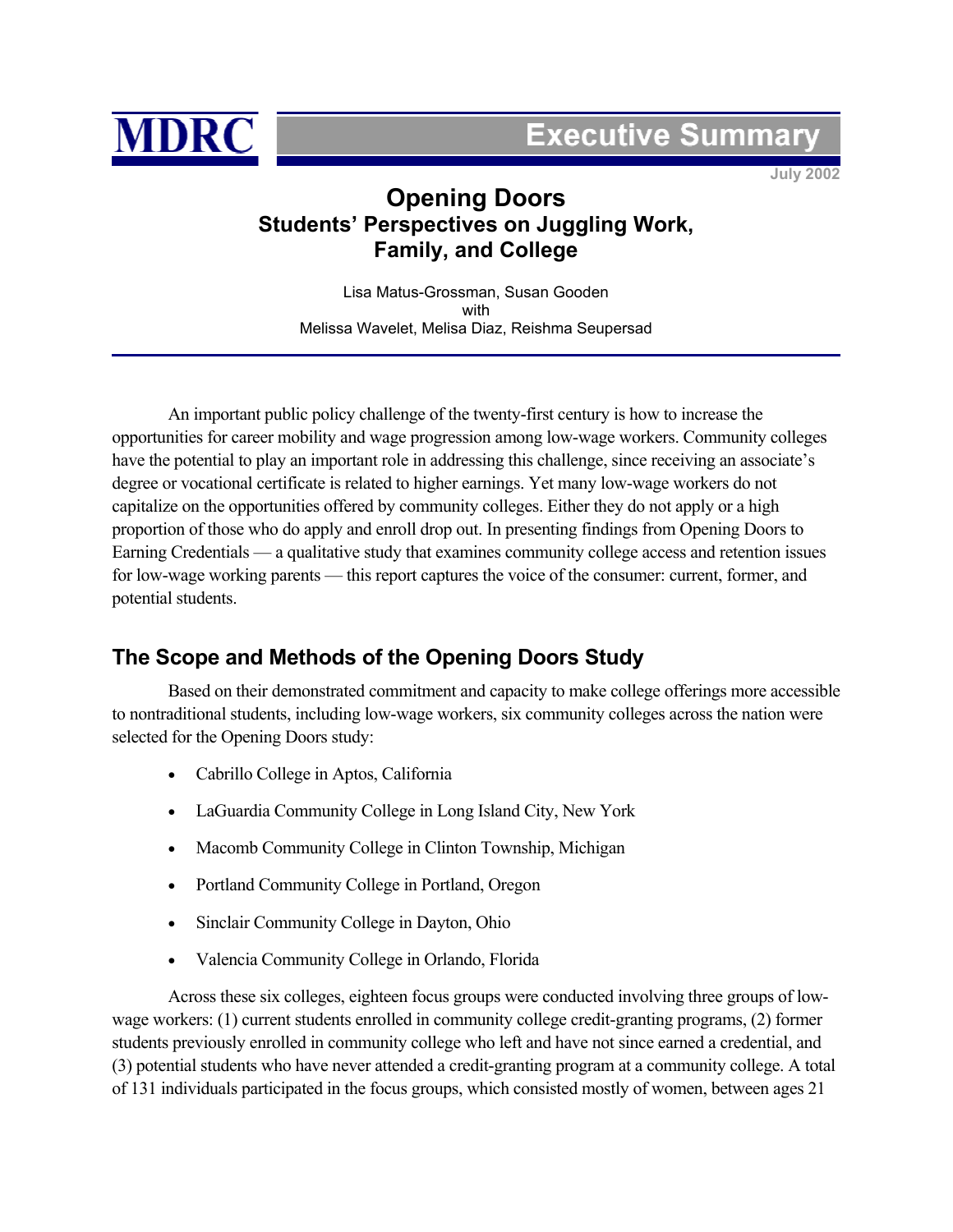and 40, who are parents; they had worked within the prior six months in jobs earning low wages.<sup>1</sup> This sample is racially and ethnically diverse overall.

Several important differences were found across groups:

- Current students prioritized education over employment. They sought jobs that fit their school schedules, which often meant working part time. Almost all current students had a high school diploma or General Educational Development (GED) certificate. Current students had fewer children than members of the other two groups.
- Former students prioritized employment over education. Like the current students, nearly all former students had high school credentials. They fell between the other two groups in terms of having family relationships and stability in their personal lives, and they earned higher wages and exhibited more job stability, on average.
- Compared with the other two groups, potential students had fewer family relationships, less life stability, and more crises (such as pending evictions, financial problems, or family issues). Many of the potential students were not as prepared academically to attend college; only half of them had a high school diploma or GED.

## **Main Themes from the Focus Groups**

Overall, most focus group participants believed that a college education would be a valuable investment for increasing their opportunities for career mobility and wage progression. They also felt that obtaining a college education would set a good example for their children. Why, then, do relatively few low-wage workers enroll in community college and earn a credential? No single dominant factor accounted for these participants' decisions about enrollment in or withdrawal from community college. Rather, a constellation of personal, situational, community college, and external factors seems to explain their low enrollment and completion rates. The following major themes from the focus groups convey the various factors that constitute this larger constellation.

**Working students typically take more than two years to complete college.** The traditional image of a "one-year" certificate program or a "two-year" associate's degree is not the norm for lowwage working students. Most students in the study combined education with full-time or part-time employment. Many current and former students described taking longer than they initially expected to complete their programs (more than two years or even more than five years to complete an associate's degree, for example). They took time off from college to accommodate work or family demands or to earn additional income.

**Financial aid — to cover tuition and related costs and to replace lost wages —- is a major factor affecting enrollment decisions.** Many low-wage working students said that they could not attend college without financial assistance. Besides needing standard financial aid services, such as tuition assistance and money for books and supplies, they reported an important "income gap" that resulted from

 <sup>1</sup> Former students had to have been working in low-wage jobs when they previously attended college but could be earning higher wages when they participated in the focus groups.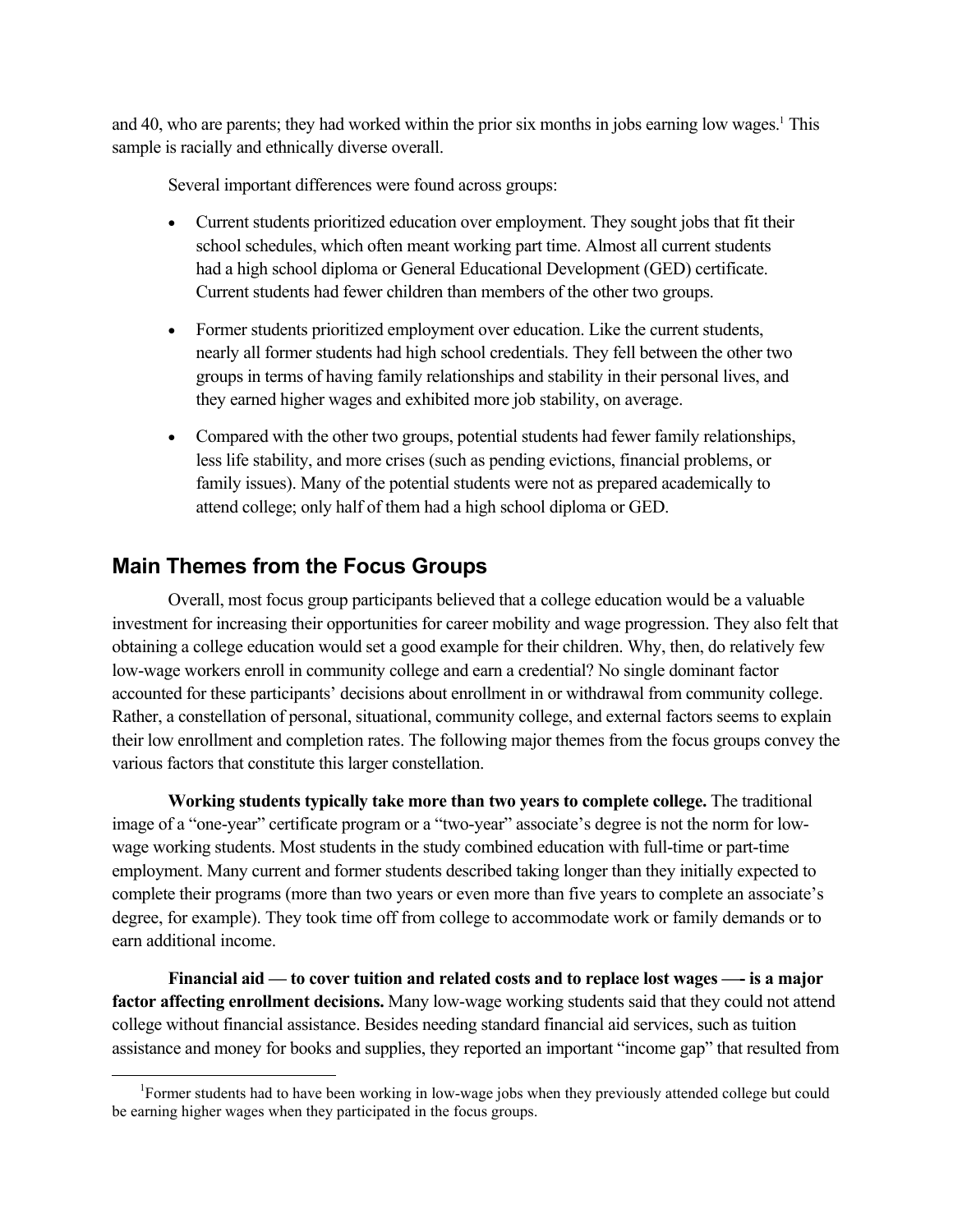reducing work hours to attend college. When considering enrollment, participants quickly began calculating the short-term economic implications for their families. For single parents especially, this income gap might mean the inability to meet their children's essential needs. Within the realm of standard financial aid services, not all low-wage working students are eligible for such assistance. Some participants exceeded the income qualifications, despite an inability to pay for tuition or other college costs on their own; some were attending school less than half time and thus were not eligible for sufficient assistance; some had defaulted on past student loans or grants; and some were on probation due to poor academic performance in the past.

**Balancing work, family, and college is difficult.** By definition, the study group included students who were working and had dependent children. Participants' lives were fragile, and a single event might lead to dropping out or taking time off from college. Major personal factors included child care issues (such as its availability and quality, parents' comfort level with the number of hours a child was in care, and varying degrees of understanding on the part of instructors when child care emergencies arose); family and peer relationships (which, when supportive, can make a huge difference); and employers' support (such as flexible work schedules). Some participants mentioned other factors, including discrimination, housing, transportation, and physical or mental health issues (involving themselves or close family members). Some participants — mostly the potential students — also mentioned such barriers as domestic violence and legal issues (usually relating to immigration).

**Students need on-campus academic and personal support.** Focus group participants expressed the need for a combination of supports and services on campus, including academic and personal counseling as well as financial aid advisement. Some students required special programs to accommodate specific needs, and some called for ongoing counseling rather than isolated, specific counseling services — as might be triggered, for example, by a drop in academic performance.

**A gap exists between the services that are available to students and students' awareness of them.** Some participants across all the groups — especially the potential students — were not aware of existing college- or community-based resources to help them attend college, including financial aid, personal or academic counseling, and special programs.

**Students view individual faculty members as the "front line" of their community college experiences.** Students' impressions of their community college are shaped largely by their daily interactions with instructional faculty. Students in the study provided examples of ways in which individual instructors' policies regarding attendance, group versus individual assignments, course load, and late assignments greatly influenced their ability to complete a course. They gave examples of how faculty were instrumental in aiding them when employment or parenting demands conflicted with school responsibilities, and they also conveyed their experiences with faculty who did not take such conflicts into consideration.

**Some students require remediation.** Some participants expressed a general need for remediation in order to meet course prerequisites or address low English proficiency. Low basic skills or the lack of a high school diploma or GED meant that other participants, particularly potential students, had not been able to meet college entry requirements or to access specific credit-granting occupational courses or programs.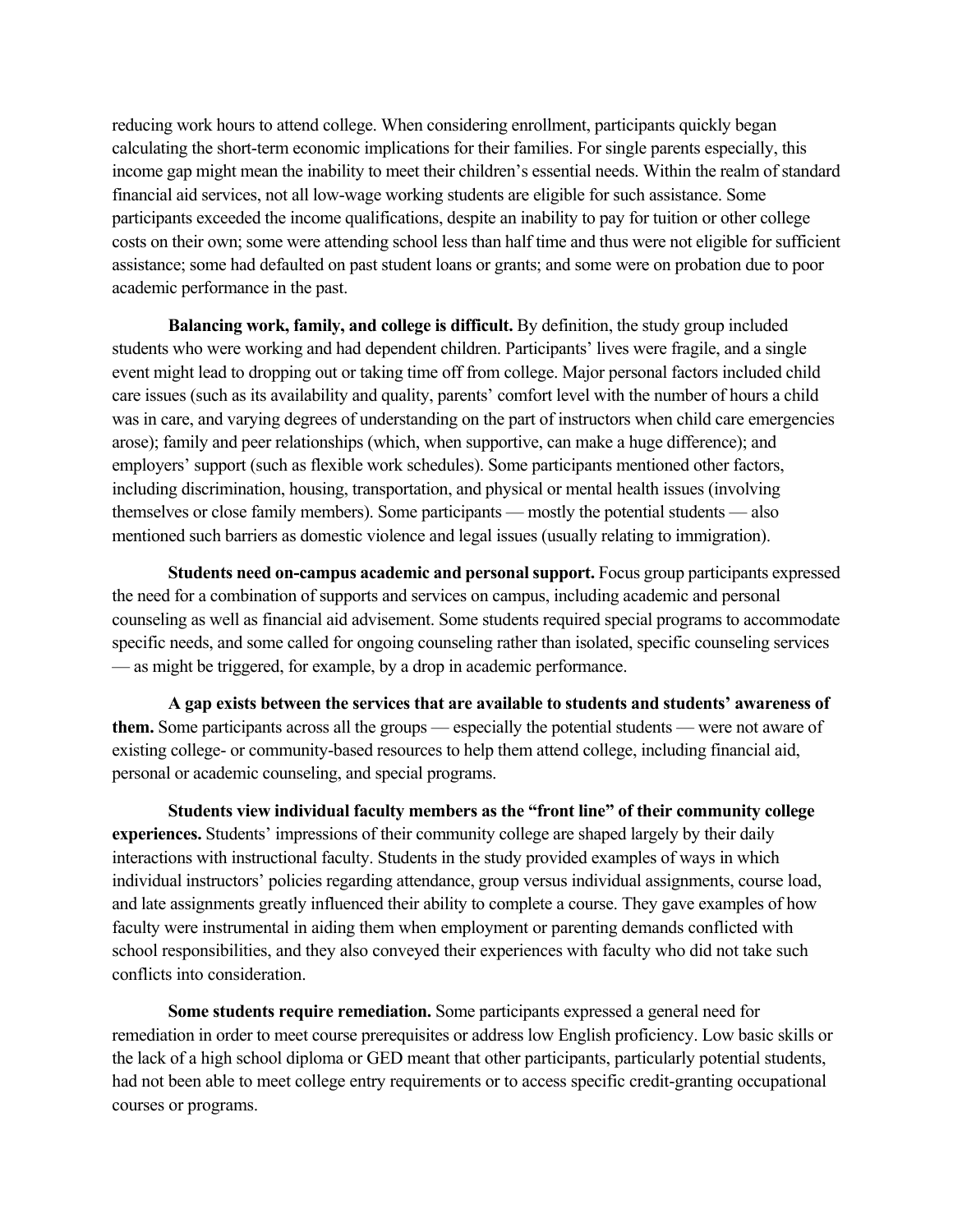**Complex child care needs affect a parent's ability to attend college.** Most student parents expressed the need for child care on campus. Even campuses that offered child care had important gaps in services. For example, many child care centers had limited capacity, did not offer care during late-evening and weekend classes, or had age restrictions that included toddlers but not infants or older children. While most parents said that they needed child care on campus, many were also concerned about leaving their children in formal daycare arrangements for additional hours, beyond the hours that their children already spent in care while the parents were at work. Participants asked: At what point am I leaving my child in care too much? Similarly, parents of adolescents were concerned about their children's supervision while they attended evening or weekend classes.

**Work-based safety net services provide critical support but can be difficult to access for working students.** Although such benefits as Food Stamps, Medicaid, Earned Income Credits (EICs), Section 8 housing vouchers, and child care subsidies are important supports that enable low-wage workers to combine work and college, students can be deterred from seeking help from public programs because agency hours conflict with their job or college schedules, there is often the need for repeat visits, or additional child care must be arranged.

## **Implications of the Study's Findings**

The insights from the focus group participants, combined with lessons from other research, suggest promising strategies that could improve low-wage working students' access to and retention in postsecondary programs. Considering the heterogeneity of the experiences, personal and financial circumstances, and academic preparedness of these current, former, and potential students, postsecondary education may not be for everyone at a given moment in time. Nonetheless, the design and implementation of the following educational, financial aid, and student support service strategies could reach potential students and increase the success rates of current students.

#### **Educational Approaches**

**Providing bridges between noncredit, remedial classes and credit courses.** Participants described the need for remediation to meet college entry requirements or course prerequisites. Remedial programs are often offered on a noncredit basis, and their attrition rates can be very high, so that many students never move from the noncredit to the credit-granting side of the institution. In order to create bridges between noncredit and credit remedial classes, and to provide greater access to remediation, options include improving the quality of noncredit remedial programs (perhaps by integrating remedial and occupational skills) and improving articulation between noncredit and credit classes.

**Designing nontraditional course formats.** Colleges can work with their public and private partners to create flexible scheduling options that make it easier for nontraditional students to complete certificate and degree programs more quickly. Examples include modular or short-term certificate programs with career ladders in high-growth fields, such as information technology and the health professions; various combinations of distance learning and on-campus classes; and open-entry/open-exit, self-paced, or other flexible formats.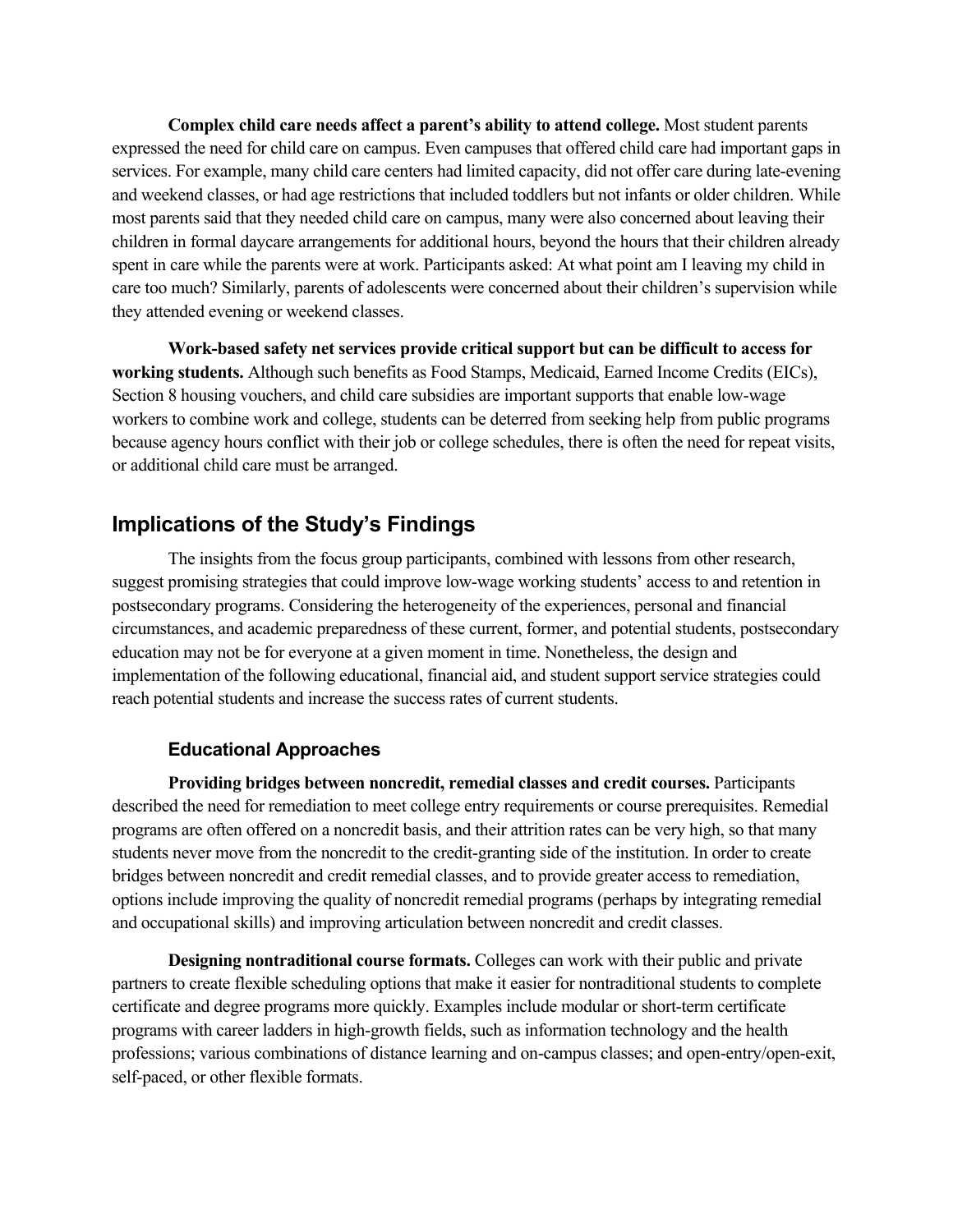**Creating lifelong learning opportunities and career pathways.** Colleges and their public or private partners can package nontraditional course offerings to create lifelong learning opportunities and solid career pathways. Such programs delineate various short-term training options or single courses that working students can take in a particular career area, and relevant job opportunities are connected to each "rung" in the career ladder. Students can enter or exit at multiple points, and can return for additional education, as they continue to build on their existing college credentials.

#### **Financial Aid Approaches**

The study's findings suggest the need for new or expanded forms of financial aid for working adults and nontraditional students that address both the direct costs of going to school (tuition, books, and supplies) and the opportunity costs of lost wages by reducing work hours to attend school. Potential strategies include working with state governments on new forms of tuition assistance and financial incentives (targeted at low-wage workers or students attending less than half time); expanding work-study programs (by allowing more work hours or providing higher wages and by placements with off-campus employers); and providing employer incentives to make tuition reimbursement programs more available to low-wage working students.

#### **Student Support Service Approaches**

**Mounting aggressive outreach and marketing campaigns.** To bridge the information gap and make working students aware of the support services available, colleges may need to consider more aggressive outreach and marketing campaigns. It may be useful to target low-wage working students specifically, by marketing through community groups, civic organizations, churches, and employers.

**Providing on-campus child care.** Focus group participants clearly articulated a need for increased availability of high-quality child care that better matches the needs of student parents. Desired services include drop-in child care, evening and weekend care, infant care, and on-campus programs for older children and teenagers.

**Creating on-campus student support centers.** Colleges could work with local welfare and workforce agencies and with community-based organizations to provide academic and personal counseling, financial aid assistance, on-campus child care, and access to work-based safety net services so that low-wage working students can access all the benefits to which they are entitled (such as Food Stamps, EICs, health insurance, and child care subsidies). Centralized support services would give students one-on-one help in navigating the college system, finding help for ongoing personal problems, and dealing with external agencies.

**Providing a welcoming, nondiscriminatory environment.** To address the discrimination issues raised by focus group participants, community college administrators and faculty should promote practices that foster a welcoming environment. Students should not be discouraged from participating in any program because of personal characteristics like age, gender, race/ethnicity, or family status. Colleges can create ongoing diversity training programs for administrators, faculty, and staff; on-campus supports to assist students who face unwelcoming classroom environments (including adult reentry programs); and zero-tolerance policies enforced by senior administrators.